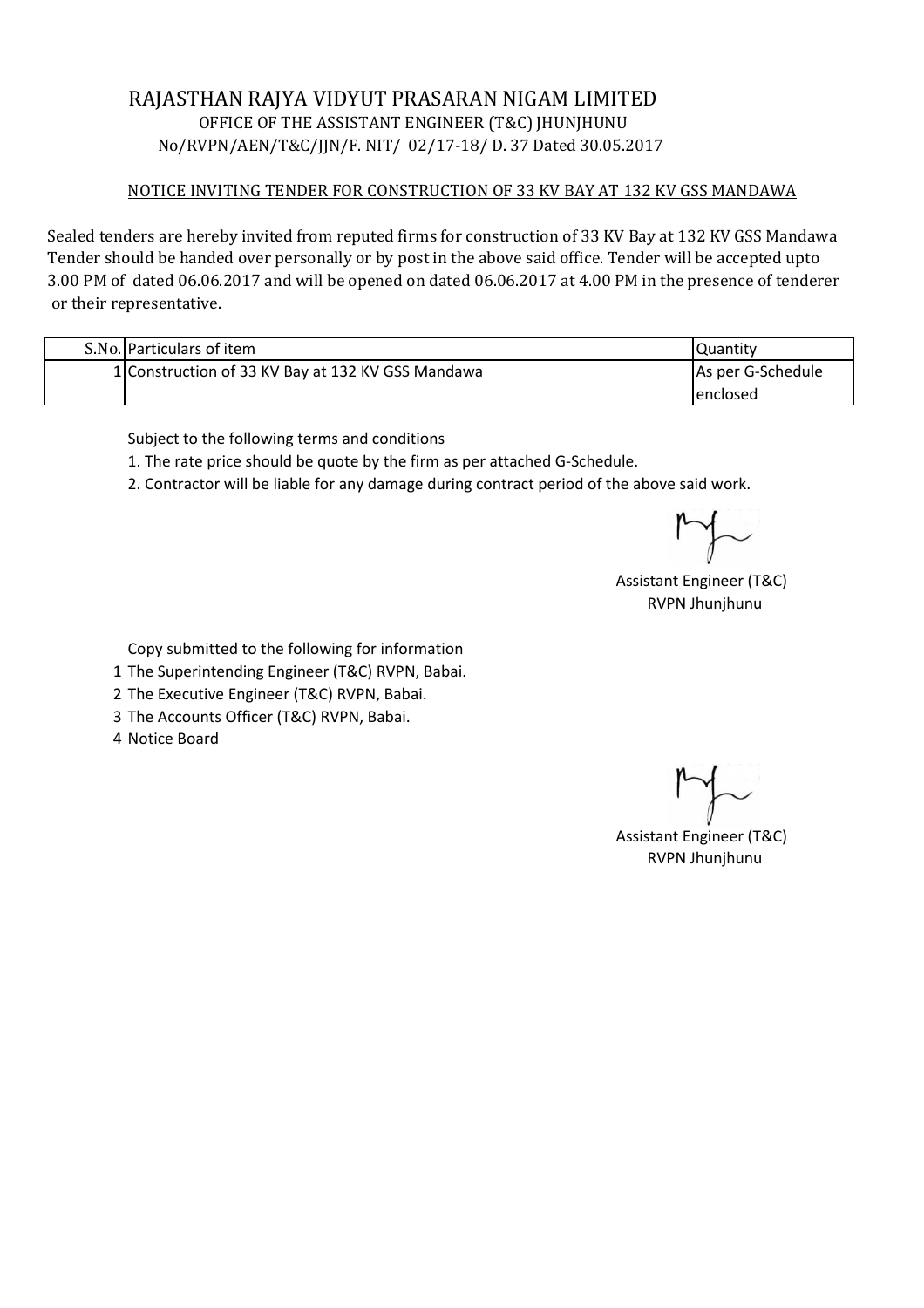## G -Schedule for Erection of Structure ,Equipments & Bus bar , stringing of Earth wire and Earthing work for 33 KV PHED Bay at 132 KV GSS Mandawa (Ref. of BSR:- No. RVPN/SE (CONTRACTS-II)XEN-4/F./D.45 JAIPUR Dated 21.04.2017)

| S.No         | Particulars                                                                                                                                                                                                                                                                                                                                                                                                                                                                                                                                                                                                                                                                                                                                                                                                                                                                                                                                                                                                              | Unit         | Rate | Quantity | Amount |
|--------------|--------------------------------------------------------------------------------------------------------------------------------------------------------------------------------------------------------------------------------------------------------------------------------------------------------------------------------------------------------------------------------------------------------------------------------------------------------------------------------------------------------------------------------------------------------------------------------------------------------------------------------------------------------------------------------------------------------------------------------------------------------------------------------------------------------------------------------------------------------------------------------------------------------------------------------------------------------------------------------------------------------------------------|--------------|------|----------|--------|
| $\mathbf{1}$ | <b>EARTH MESH WORK</b>                                                                                                                                                                                                                                                                                                                                                                                                                                                                                                                                                                                                                                                                                                                                                                                                                                                                                                                                                                                                   |              |      |          |        |
| $A-1$        | Laying of earth mesh with 25/28 mm dia M.S.Rod at a depth<br>of 0.80m from top level of foundations , including excavation<br>of trench of required depth and backfilling of the same<br>transportation of M.S.Rods from site store to locations<br>, welding of M.S.Rod to M.S.Rod along the length, at the<br>crossing and with earth electrodes as per drawing                                                                                                                                                                                                                                                                                                                                                                                                                                                                                                                                                                                                                                                        |              |      |          |        |
|              | , application of bitumen compound and covering with<br>bitumen impregnated tape on all welded joint for all the type<br>of soil prevalent at 0.8m below top level of foundations<br>(M.S.Rod of above sizes &M.S.Flat as required shall be made<br>available by RVPN)<br>(a) In case electricity is made available by RVPN without<br>charge                                                                                                                                                                                                                                                                                                                                                                                                                                                                                                                                                                                                                                                                             |              |      |          |        |
|              | i. Normal dry soil                                                                                                                                                                                                                                                                                                                                                                                                                                                                                                                                                                                                                                                                                                                                                                                                                                                                                                                                                                                                       | Meter        | 24   | 150      | 3600   |
|              | ii. Hard soil/Murram/Black cotton soil                                                                                                                                                                                                                                                                                                                                                                                                                                                                                                                                                                                                                                                                                                                                                                                                                                                                                                                                                                                   | Meter        | 26   |          |        |
|              | iii. Soft Rock                                                                                                                                                                                                                                                                                                                                                                                                                                                                                                                                                                                                                                                                                                                                                                                                                                                                                                                                                                                                           | Meter        | 35   |          |        |
|              | iv. Hard rock (with blasting)                                                                                                                                                                                                                                                                                                                                                                                                                                                                                                                                                                                                                                                                                                                                                                                                                                                                                                                                                                                            | Meter        | 54   |          |        |
| $B-1$        | Laying of earthing riser of 50x10mm / 50x12mm size<br>M.S.Flat at a depth of 0.8m form the top level of foundations<br>, including excavation of trench of required depth and<br>backfilling of the same ,transportation of M.S.Flat from site<br>store to locations preparation of risers bending as per<br>requirement (after heating if necessary), fixing on and<br>welding / bolting to equipments / structure and peaks of<br>structures, laying in the trench, welding to the earth mesh of<br>M.S.Rod as per drawing, including welding of extra length of<br>M.S.Flat if required, application of bitumen compound and<br>covering with bitumen impregnated tape on all welded joints<br>, painting of all surfaces of risers above ground level with red<br>oxide and green paint, for all the type of soil prevalent at<br>0.8m below top level of foundations (M.S.Rod of above sizes<br>&M.S.Flat as required shall be made available by RVPN)<br>(a) In case electricity is made available by RVPN without |              |      |          |        |
|              | charge                                                                                                                                                                                                                                                                                                                                                                                                                                                                                                                                                                                                                                                                                                                                                                                                                                                                                                                                                                                                                   |              |      |          |        |
|              | i. Normal dry soil                                                                                                                                                                                                                                                                                                                                                                                                                                                                                                                                                                                                                                                                                                                                                                                                                                                                                                                                                                                                       | Meter        | 27   | 200      | 5400   |
|              | ii. Hard soil / Murram / Black Cotton soil                                                                                                                                                                                                                                                                                                                                                                                                                                                                                                                                                                                                                                                                                                                                                                                                                                                                                                                                                                               | Meter        | 28   |          |        |
|              | iii. Soft Rock                                                                                                                                                                                                                                                                                                                                                                                                                                                                                                                                                                                                                                                                                                                                                                                                                                                                                                                                                                                                           | Meter        | 38   |          |        |
|              | iv. Hard rock (with blasting)                                                                                                                                                                                                                                                                                                                                                                                                                                                                                                                                                                                                                                                                                                                                                                                                                                                                                                                                                                                            | Meter        | 59   |          |        |
|              | v. Hard rock (blasting prohibited)<br>(b) In case diesel generator is arranged by the contractor at<br>his own cost                                                                                                                                                                                                                                                                                                                                                                                                                                                                                                                                                                                                                                                                                                                                                                                                                                                                                                      | Meter        | 65   |          |        |
|              | i. Normal dry soil                                                                                                                                                                                                                                                                                                                                                                                                                                                                                                                                                                                                                                                                                                                                                                                                                                                                                                                                                                                                       | Meter        | 38   |          |        |
|              | ii. Hard soil / Murram / Black Cotton soil                                                                                                                                                                                                                                                                                                                                                                                                                                                                                                                                                                                                                                                                                                                                                                                                                                                                                                                                                                               | Meter        | 40   |          |        |
|              | iii. Soft Rock                                                                                                                                                                                                                                                                                                                                                                                                                                                                                                                                                                                                                                                                                                                                                                                                                                                                                                                                                                                                           | Meter        | 51   |          |        |
|              | iv. Hard rock (with blasting)                                                                                                                                                                                                                                                                                                                                                                                                                                                                                                                                                                                                                                                                                                                                                                                                                                                                                                                                                                                            | <b>Meter</b> | 70   |          |        |
|              | v. Hard rock (blasting prohibited)                                                                                                                                                                                                                                                                                                                                                                                                                                                                                                                                                                                                                                                                                                                                                                                                                                                                                                                                                                                       | Meter        | 78   |          |        |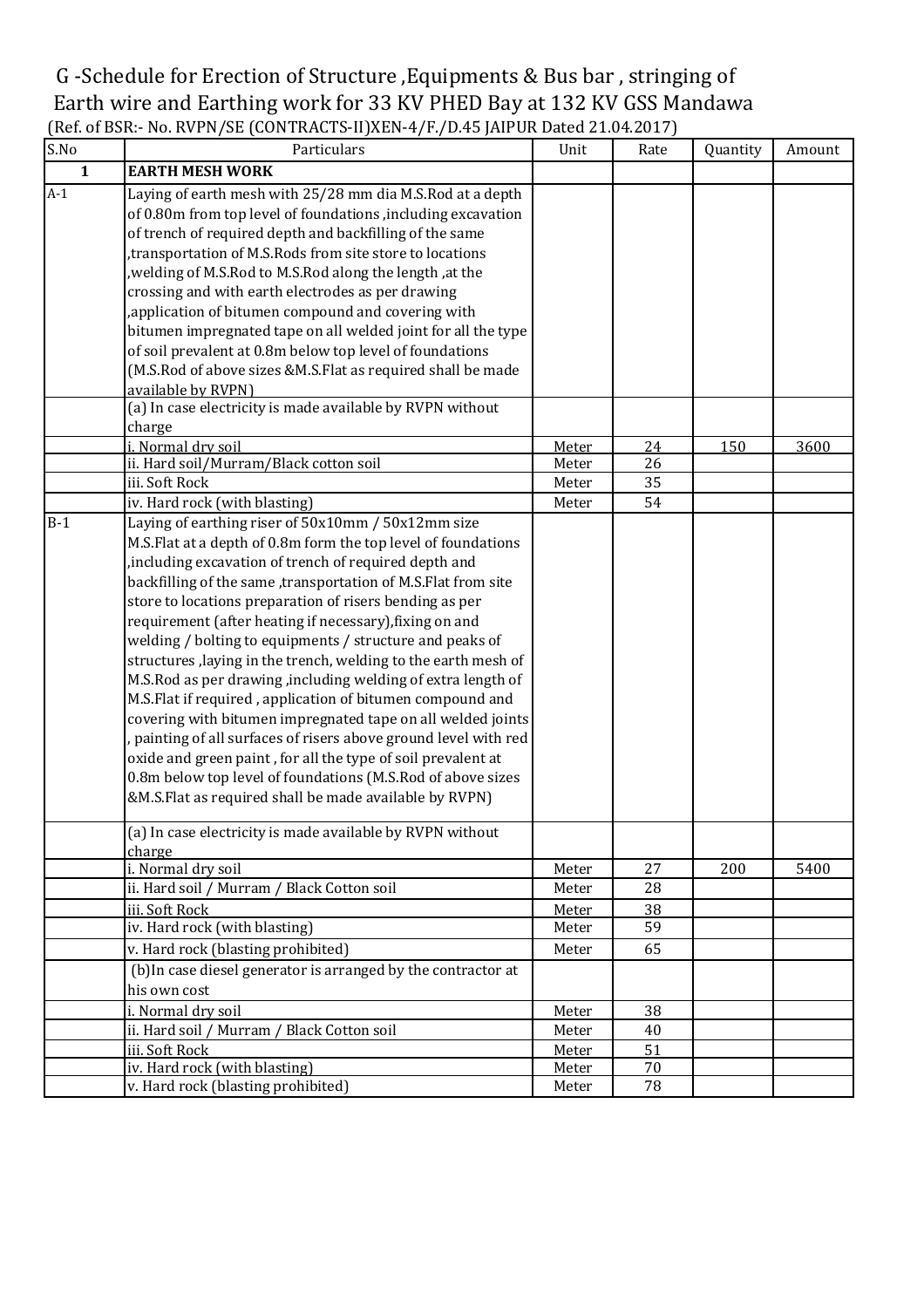| $C-1$          | Placing / Driving of earth electrodes of 25/28mm dia                                  |         |      |                |              |
|----------------|---------------------------------------------------------------------------------------|---------|------|----------------|--------------|
|                | M.S.Rod of length 3.30 meter (approx) to a depth of 3.80                              |         |      |                |              |
|                | meter from the top level of foundations, including                                    |         |      |                |              |
|                | excavation of pit as required and back filling of the same,                           |         |      |                |              |
|                | transportation of M.S.Rod from site store to locations cutting                        |         |      |                |              |
|                |                                                                                       |         |      |                |              |
|                | of M.S. Rod to desired length , preparation of one end as spike                       |         |      |                |              |
|                | if necessary, welding of earth electrodes to earth mesh of                            |         |      |                |              |
|                | M.S.rod as per drawing, application of bitumen compound                               |         |      |                |              |
|                | and covering with bitumen impregnated tape on all welded                              |         |      |                |              |
|                | joints, painting of all surfaces of risers above ground level                         |         |      |                |              |
|                | with red oxide and green paint, for all the type of soil                              |         |      |                |              |
|                | prevalent at 3.8m below top level of foundations (M.S.Rod of                          |         |      |                |              |
|                | above sizes &M.S.Flat as required shall be made available by                          |         |      |                |              |
|                | <b>RVPN)</b>                                                                          |         |      |                |              |
|                | (a) In case electricity is made available by RVPN without                             |         |      |                |              |
|                | charge                                                                                |         |      |                |              |
|                | i. Normal dry soil                                                                    | Nos.    | 200  | $\overline{4}$ | 800          |
|                | ii. Hard soil / Murram / Black Cotton soil                                            | Nos.    | 333  |                |              |
|                | iii. Soft Rock                                                                        | Nos.    | 532  |                |              |
|                | v. Hard rock (blasting prohibited)                                                    | Nos.    | 932  |                |              |
| $\overline{2}$ | ERECTION OF SUBSTATION STEEL STRUCTURE columns,                                       |         |      |                |              |
|                | beams lighting mast and equipment structures (excluding                               |         |      |                |              |
|                | circuit Breakers and Capacitor Banks ) of all type including                          |         |      |                |              |
|                | transportation of structure member, nuts & bolts, washers,                            |         |      |                |              |
|                | etc. from site store to locations, their assembly, placing on                         |         |      |                |              |
|                | foundation, fixing of template, with foundation bolts as                              |         |      |                |              |
|                | required, leveling and preparing for grouting as required, but                        |         |      |                |              |
|                | excluding grouting, erection after grouting and tightening &                          |         |      |                |              |
|                |                                                                                       |         |      |                |              |
|                | punching of nuts & bolts. (Maximum height of structures                               |         |      |                |              |
|                | upto 20 meters)                                                                       | MT      | 2321 | 2.7            | 6266.7       |
| 3              | <b>BUS BAR WORK</b>                                                                   |         |      |                |              |
| $\overline{A}$ | STRINGING of 220,132,33 &11 KV bus bar of ACSR                                        |         |      |                |              |
|                | conductor including transportation of conductor, disc                                 |         |      |                |              |
|                | isolator and tension hardware from site store to location,                            |         |      |                |              |
|                | laying and cutting required length of conductor, cleaning and                         |         |      |                |              |
|                | assembly of disc insulator as required along with fitting of                          |         |      |                |              |
|                | bolted type or compression type tension hardware as made                              |         |      |                |              |
|                | available (compression machine shall be provided by RVPN                              |         |      |                |              |
|                | on rent basis), making up at one end, stringing of conductor                          |         |      |                |              |
|                | between the beams with specified sag and tension, also                                |         |      |                |              |
|                | equalizing sag and fitting spacers and spacer T- Clamps for                           |         |      |                |              |
|                | twin conductor for three phase of conductor in each section                           |         |      |                |              |
|                |                                                                                       | section | 1165 | $\mathbf{0}$   | $\mathbf{0}$ |
|                | i) Single ACSR panther<br>ii) Single ACSR Zebra                                       | section | 1356 |                |              |
|                | iii) Double ACSR Zebra                                                                | section | 1955 | $\bf{0}$       | $\bf{0}$     |
| B              | JUMPERS of ACSR conductor (3 nos. Y-type) between bus to                              |         |      |                |              |
|                |                                                                                       |         |      |                |              |
|                | equipment, or between equipment to equipment or between                               |         |      |                |              |
|                | bus to bus, including transportation of conductor, disc                               |         |      |                |              |
|                | insulator and hardware from site store to location, cleaning                          |         |      |                |              |
|                | and assembly of disc insulator as required along with fitting                         |         |      |                |              |
|                | of suspension hardware and erection as required, cutting                              |         |      |                |              |
|                | required length of conductor, making connection, fixing of                            |         |      |                |              |
|                | spacer & spacer T- clamp as required, tightening of clamps/                           |         |      |                |              |
|                | connectors, dressing etc., for three phase.<br>i) Single ACSR Zebra/Panther conductor | Set     | 333  | $\, 8$         | 2664         |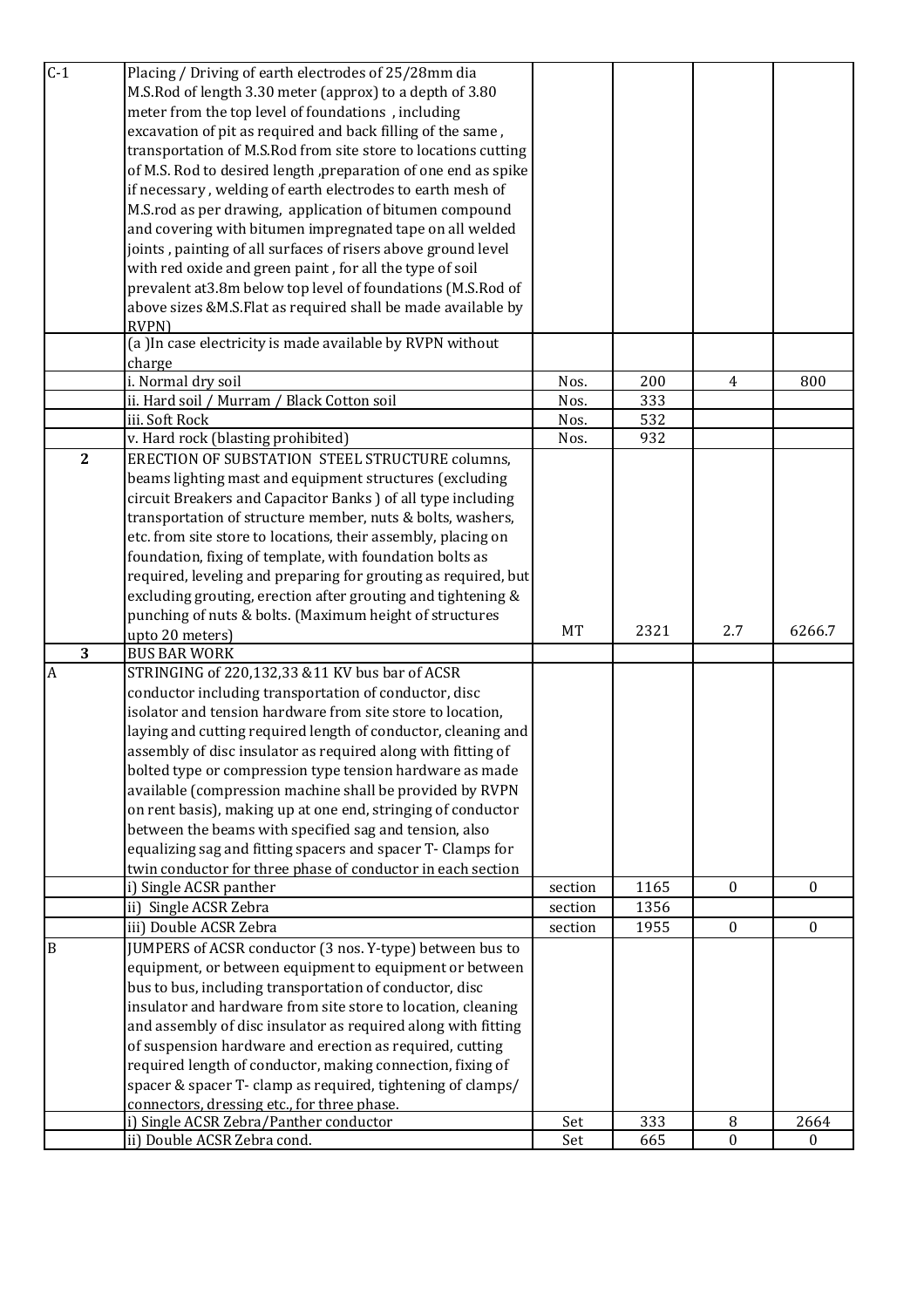| $\overline{\mathbf{4}}$ | Stringing of Earth wire (Size 7/3.15mm or                       |            |              |              |      |
|-------------------------|-----------------------------------------------------------------|------------|--------------|--------------|------|
|                         | 7/4.00mm), including transportation of earth wire, tension      |            |              |              |      |
|                         | hardware, etc from site store to location, lying and cutting    |            |              |              |      |
|                         | required length of earth wire, fitting of bolted type or        |            |              |              |      |
|                         | compression type hardware as made available (Compression        |            |              |              |      |
|                         | machine shall be provided by RVPN on rent free                  |            |              |              |      |
|                         | basis), making up at one end. Stringing of earth wire between   |            |              |              |      |
|                         | structure peaks with specified sag and tension, jumpering       |            |              |              |      |
|                         | and connecting earth bond for single earth wire.                | Each       | 292          | 2            | 584  |
| 5                       | <b>ERECTION OF SUB STATION EQUIPMENTS</b>                       |            |              |              |      |
| $\overline{A}$          | i) Erection of 33/0.4 KV or 11/0.4 KV Station Transformer       |            |              |              |      |
|                         | upto 500KVA on existing masonary plat form including            |            |              |              |      |
|                         | transportation                                                  | Each       | 3967         |              |      |
| $\, {\bf B}$            | Erection of current transformer/ potential transformer /        |            |              |              |      |
|                         | capacitive voltage transformer / series reactor / residual      |            |              |              |      |
|                         | voltage transformer / natural current transformer with          |            |              |              |      |
|                         | clamps & connectors, on already erected steel structure         |            |              |              |      |
|                         | including transportation from site store to location.           |            |              |              |      |
|                         | fabrication of base frame, fixing of terminal connectors,       |            |              |              |      |
|                         | tightening of nuts & bolts etc. complete in all respects.       |            |              |              |      |
|                         | i) 220 KV CT/PT/CVT                                             | Nos.       | 2529         |              |      |
|                         | ii) 132 KV CT/PT/CVT                                            | <b>Nos</b> | 1415         |              |      |
|                         | iii) 33 KV or 11 KV CT/PT                                       | Nos        | 532          | 3            | 1596 |
|                         | iv) 33 KV or 11 KV SR/RVT/NCT                                   | Nos.       | 1016         |              |      |
| $\mathsf C$             | Erection of Lightening arrestors on already erected             |            |              |              |      |
|                         | structures including transportation of LA, clamps &             |            |              |              |      |
|                         | connectors, surge counter etc. from site store to locations.    |            |              |              |      |
|                         | fabrication of base frame, fixing of terminal connectors,       |            |              |              |      |
|                         | surge counter, tightening of nuts & bolts etc. complete in all  |            |              |              |      |
|                         | respects.                                                       |            |              |              |      |
|                         | i) 220 KV                                                       | Nos.       | 1996         |              |      |
|                         | ii) 132 KV                                                      | Nos.       | 1422         |              |      |
|                         | iii) 33 or 11 KV                                                | Nos.       | 317          | 3            | 951  |
| ${\bf D}$               | Erection of isolators on already erected steel structure        |            |              |              |      |
|                         | including transportation of base frame, P.Is, contacts,         |            |              |              |      |
|                         | mechanism-box, clamps & connectors etc. from site store to      |            |              |              |      |
|                         | location, minor fabrication as required, and fixing of terminal |            |              |              |      |
|                         | connectors, for their smooth operation and final adjustment     |            |              |              |      |
|                         | if required after umpiring.                                     |            |              |              |      |
|                         | i) 220 KV                                                       |            |              |              |      |
|                         | a) without earth blade                                          | Nos.       | 4400         |              |      |
|                         | b) with single earth blade                                      | Nos.       | 4899         |              |      |
|                         | c) with double earth blade                                      | Nos.       | 5557         |              |      |
|                         | d) tandem                                                       | Nos.       | 4899         |              |      |
|                         | ii) 132 KV                                                      |            |              |              |      |
|                         | a) without earth blade                                          | Nos.       | 2596<br>3045 |              |      |
|                         | b) with single earth blade                                      | Nos.       | 3045         |              |      |
|                         | c) tandem                                                       | Nos.       |              |              |      |
|                         | iii) 33 KV or 11 KV                                             |            | 916          | 2            | 1832 |
|                         | a) without earth blade                                          | Nos.       |              |              |      |
|                         | b) with single earth blade                                      | Nos.       | 1364         | $\mathbf{1}$ | 1364 |